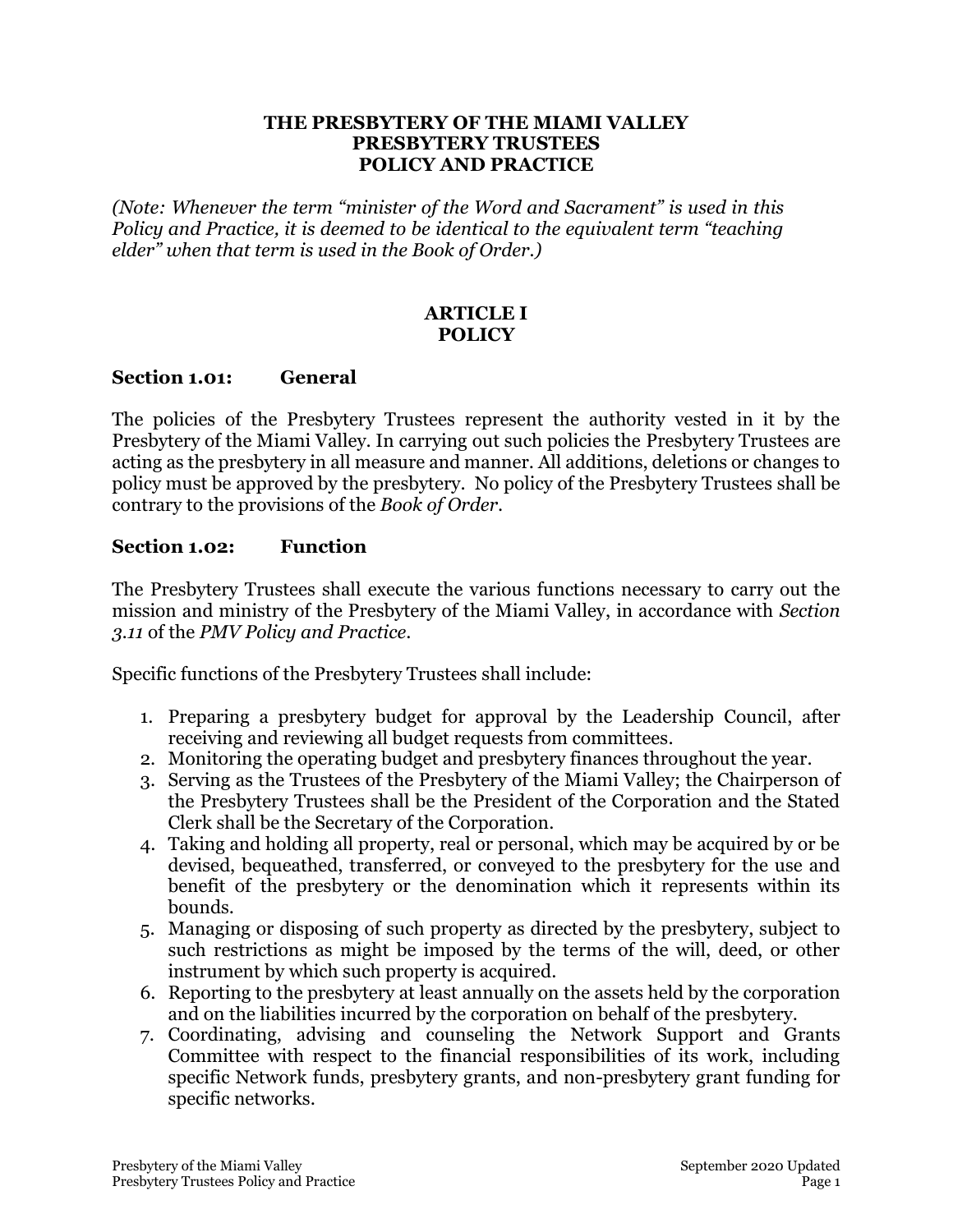- 8. Interpreting, upholding, and making recommendations to the presbytery through the Leadership Council on all matters relating to the buying, accepting, selling or mortgaging of property; and the razing or disposing of buildings.
- 9. Developing, monitoring and maintaining a fiscal accountability policy for the presbytery.
- 10. Developing, monitoring and maintaining an investment policy for the presbytery.

# **Section 1.03: Authority to Act as Presbytery**

The Presbytery Trustees may act as the Presbytery of the Miami Valley in the following matters, when the schedule of presbytery meetings makes acting otherwise impractical:

- 1. Approving loans up to \$100,000.00 to churches of the presbytery, with communication and counsel from, and consent of, the Leadership Council
- 2. Approving the sale or encumbrance of property owned by churches of the presbytery, with communication and counsel from, and consent of, the Leadership Council.
- 3. Authorizing non-budgeted expenditures up to \$5,000.00 for any one particular instance.

# **Section 1.04: Presbytery Trustees Size**

Membership of the Presbytery Trustees shall be three ministers of the Word and Sacraments and three ruling elders, elected in three classes of two persons, for terms of three years each, renewable for one term.

One member of the Presbytery Trustees shall be chosen by the trustees to serve a oneyear renewable term on the Leadership Council.

### **Section 1.05: Quorum**

One more than one-half of the current voting members shall constitute a quorum. All proceedings from meetings with no quorum present must be ratified at the earliest subsequent meeting in which there is a quorum.

### **Section 1.06: Budget**

The operating budget for the Presbytery Trustees shall be determined and approved by the presbytery. As part of the budget process, the Presbytery Trustees shall provide their funding request annually to the Leadership Council, as part of the preparation of the budget.

### **Section 1.07: Communication and Access**

The Presbytery Trustees shall be open to communication and access at all times to all members of the presbytery.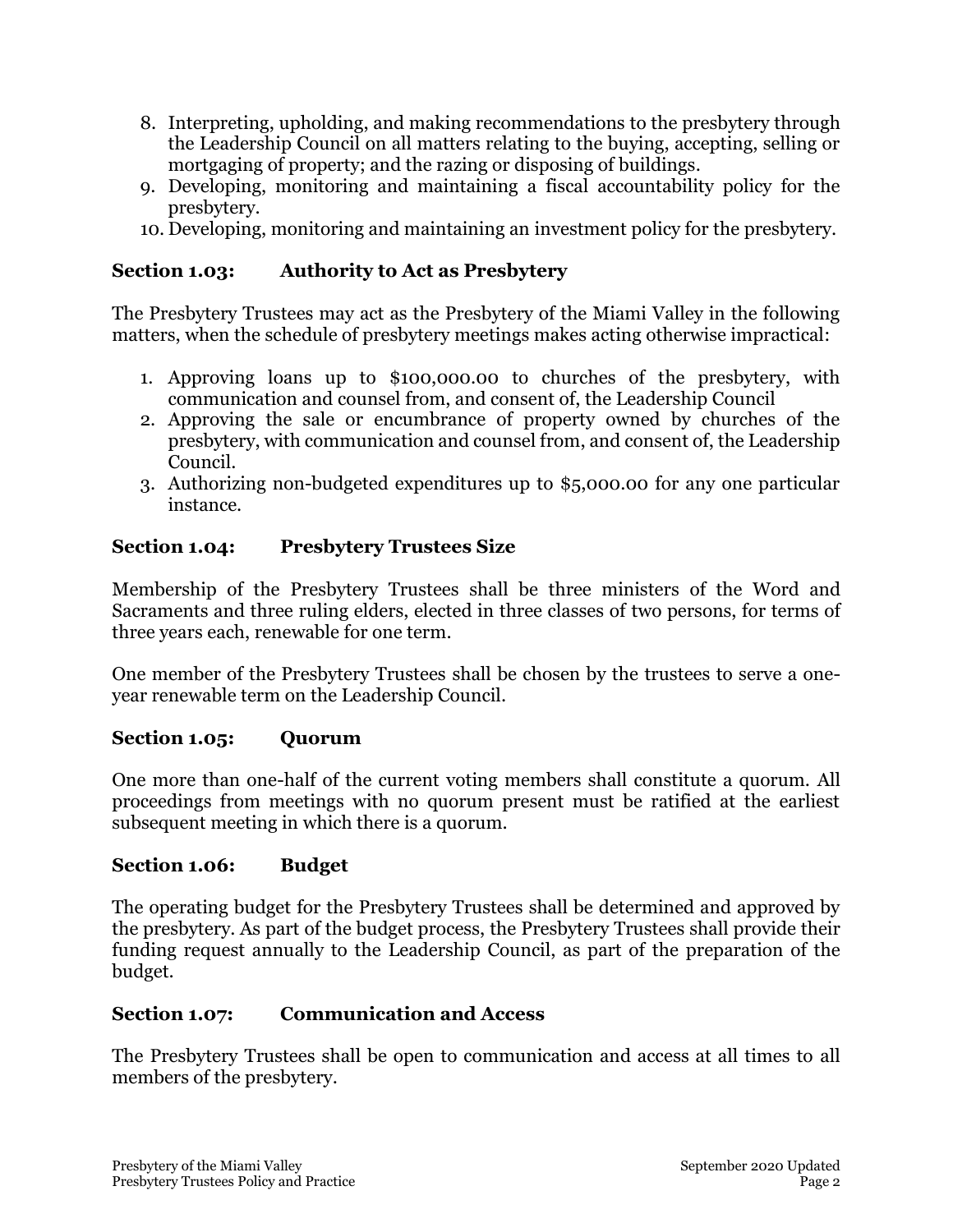# **Section 1.08: Fiscal Accountability Policy**

1. Income

The presbytery budget shall include the following sources of income:

- A. Mission pledges made by sessions and congregations
- B. Connectional Support income, based on "fair share" allocations for churches established annually by the presbytery
- C. Interest income from invested funds
- D. Use of principal with prior approval of the presbytery
- E. Grants from General Assembly, Synod and other sources
- F. Designated gifts
- G. Miscellaneous receipts
- H. Pass through funds
- I. Proceeds from sale or rental of real estate
- 2. Designated and Undesignated Funds
	- A. The Leadership Council and Presbytery Trustees shall develop an annual budget with the assumption that all contributed funds will be undesignated. This procedure will serve to ensure that the budget is developed in accordance with the mission directives of the presbytery.
	- B. Congregations and individuals may designate mission funds to a particular committee, Designated Network, or other approved presbytery project or program. Congregations may also designate general mission funds to a General Assembly project, first coordinating with General Assembly to ensure that the project is current and funds can be so designated.
	- C. Undesignated mission giving shall be distributed as directed by current presbytery action.
- 3. Expenditures and Controls
	- A. Balances available at the end of the year from the presbytery budget shall be carried forward in the General Fund Balance, except where an agreement with General Assembly, Synod or grant sources requires the return of salvage funds from any grant at the end of the year—with the following exceptions:
		- 1. Those portions of the Office Budget which relate to accruing funds for major capital improvements or equipment purchases.
		- 2. Salary support for pastors, executive staff continuing education, special assistance funds, new church development and church redevelopment funds.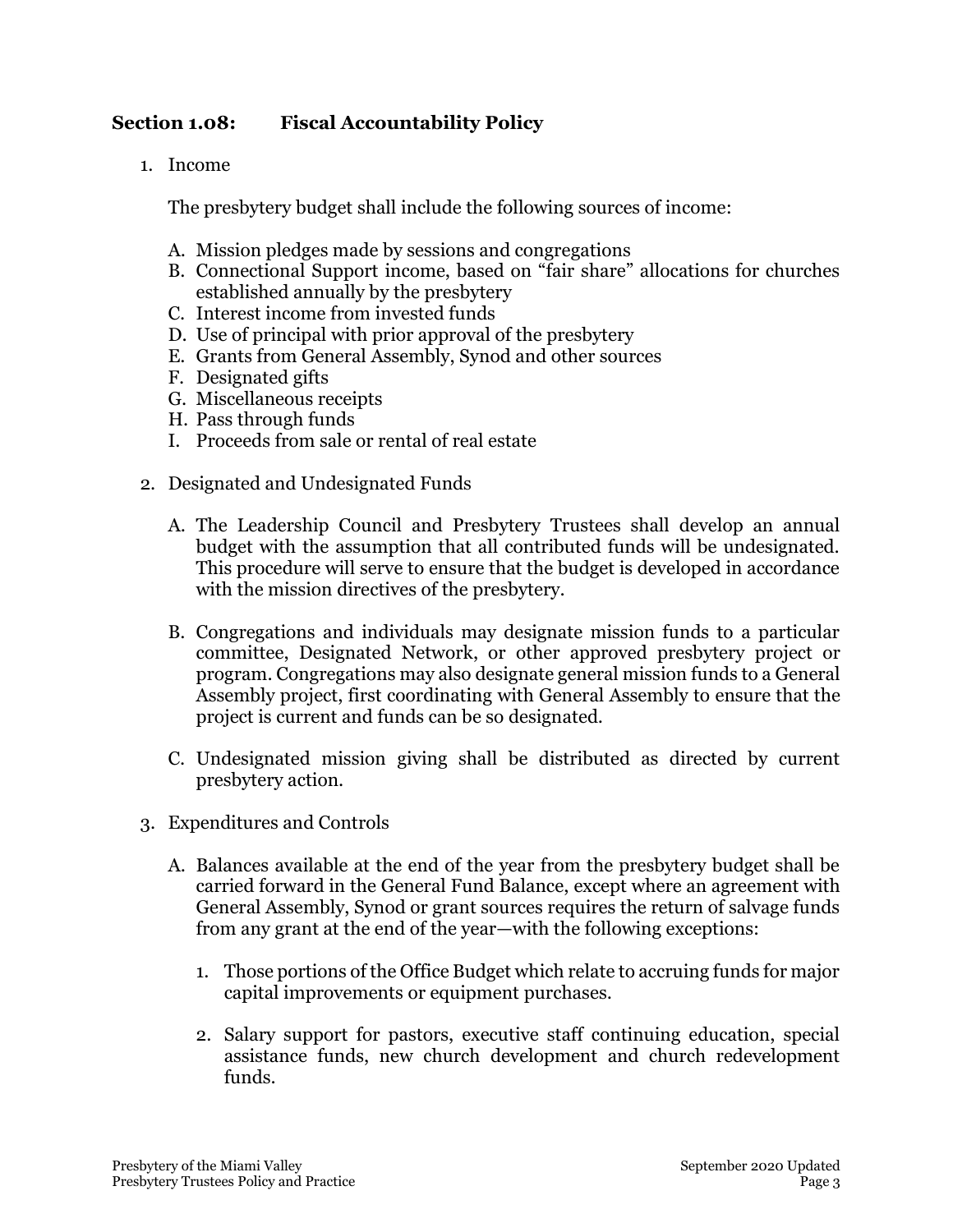- B. All designated funds and trust funds received by the presbytery shall be administered strictly in accordance with the stipulations of the donor, and with the restrictions and provisions of the trusts. A reasonable service fee set by the Presbytery Trustees may be charged against such funds.
- C. The proceeds from the sale of real estate will be placed in the reserve fund unless otherwise directed by the presbytery.
- D. The funds of the presbytery shall be expended in accordance with the budget approved by the presbytery. The Leadership Council, in consultation with Presbytery Trustees, shall have authority to adjust the budget as necessary during the year.
- E. The Treasurer of the presbytery shall have authority to establish "pass through" accounts for non-budgeted funds received, with expenditures limited to the income received.
- F. The Treasurer, or anyone authorized by the Leadership Council to handle presbytery funds or assets, shall be bonded at the expense of the presbytery in amounts to be determined by the Presbytery Trustees.
- 4. Budget Administration
	- A. Deposits, excluding investments covered under Section 1.08, shall be kept in federally insured financial institutions in appropriate checking and investment accounts. All funds received by mail shall be recorded by the Office Manager and deposited by the Bookkeeper in consultation with the Treasurer.
	- B. All checks shall normally be written in the presbytery office*,* except when otherwise authorized by the Presbytery Trustees. The Trustees shall determine who shall be authorized to sign checks. All checks over \$2,500.00 with the exception of payroll, will require two authorized signatures.
	- C. Every committee and program of the presbytery will spend no more than its total budget, plus "pass through" income, escrow and carryover accounts identified for a committee or program*,* in a given year. If a committee or program finds it necessary to exceed its budget, the committee or program shall submit a written proposal to the Leadership Council for approval prior to expending any funds. The Leadership Council shall consult with the Presbytery Trustees on such requests.
- 5. Purchases

Expenditures in excess of \$2,500.00 for office equipment, or any other items that become property of the presbytery, must have prior approval by the Trustees.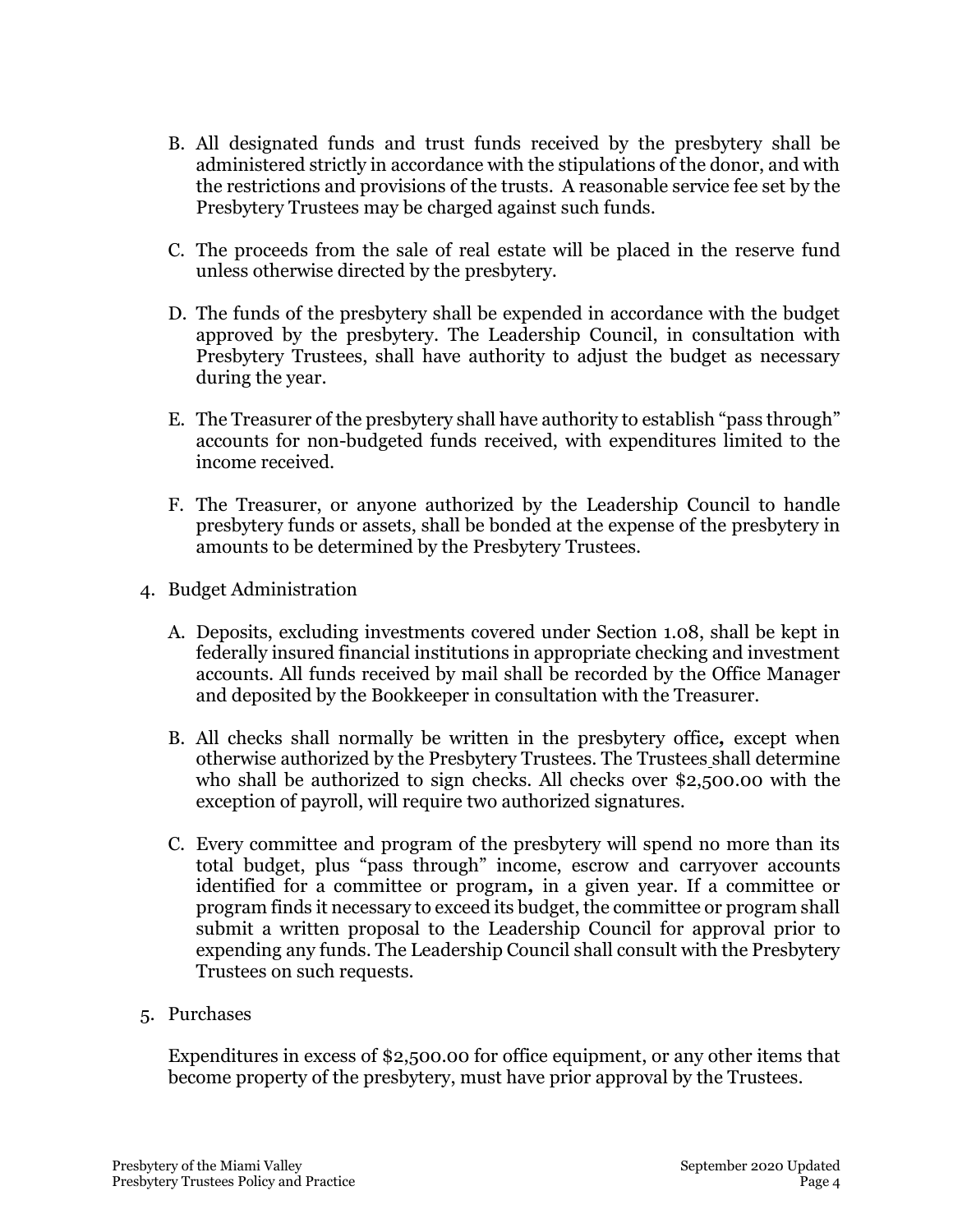#### 6. Financial Statements

- A. The Treasurer of the presbytery shall provide to the Leadership Council monthly reports of all income, expenditures, holdings, assets and liabilities.
- B. Alternating financial reviews or full audits, prepared by a Certified Public Accountant, shall be provided to the presbytery annually, not later than the September Stated Meeting, showing the operations for the prior year and the status of all the accounts as of the end of the prior year.
- C. The Executive Presbyter (or her/his designee) shall receive the bank statement unopened from the bank and shall review all cancelled checks to determine that no unusual or unauthorized checks have been cashed.
- D. Designated gifts shall be accounted for separately. Any unspent gifts at the end of the fiscal year will remain separate from the General Fund and shall not be used for any purpose other than that which has been designated.
- 7. Voucher Approval
	- A. No check shall be issued without a signed voucher.
	- B. Vouchers may be approved by the presbytery committee chair, the written action of the committee, or the Executive Presbyter.
	- C. The Executive Presbyter or Stated Clerk may not sign vouchers approving the issuance of check exceeding \$2,500.00 unless authorized by the Leadership Council.
	- D. The Executive Presbyter, Stated Clerk and the Treasurer are authorized to approve vouchers related to payroll, utilities, insurance, Board of Pension dues, rent and routine items that are required to operate the presbytery.

### **Section 1.09: Investment Policy** *(Reserved)*

### **Section 1.10: Staff Support**

The Executive Presbyter and Treasurer of the presbytery shall serve as staff support without vote.

# **(End of Article I)**